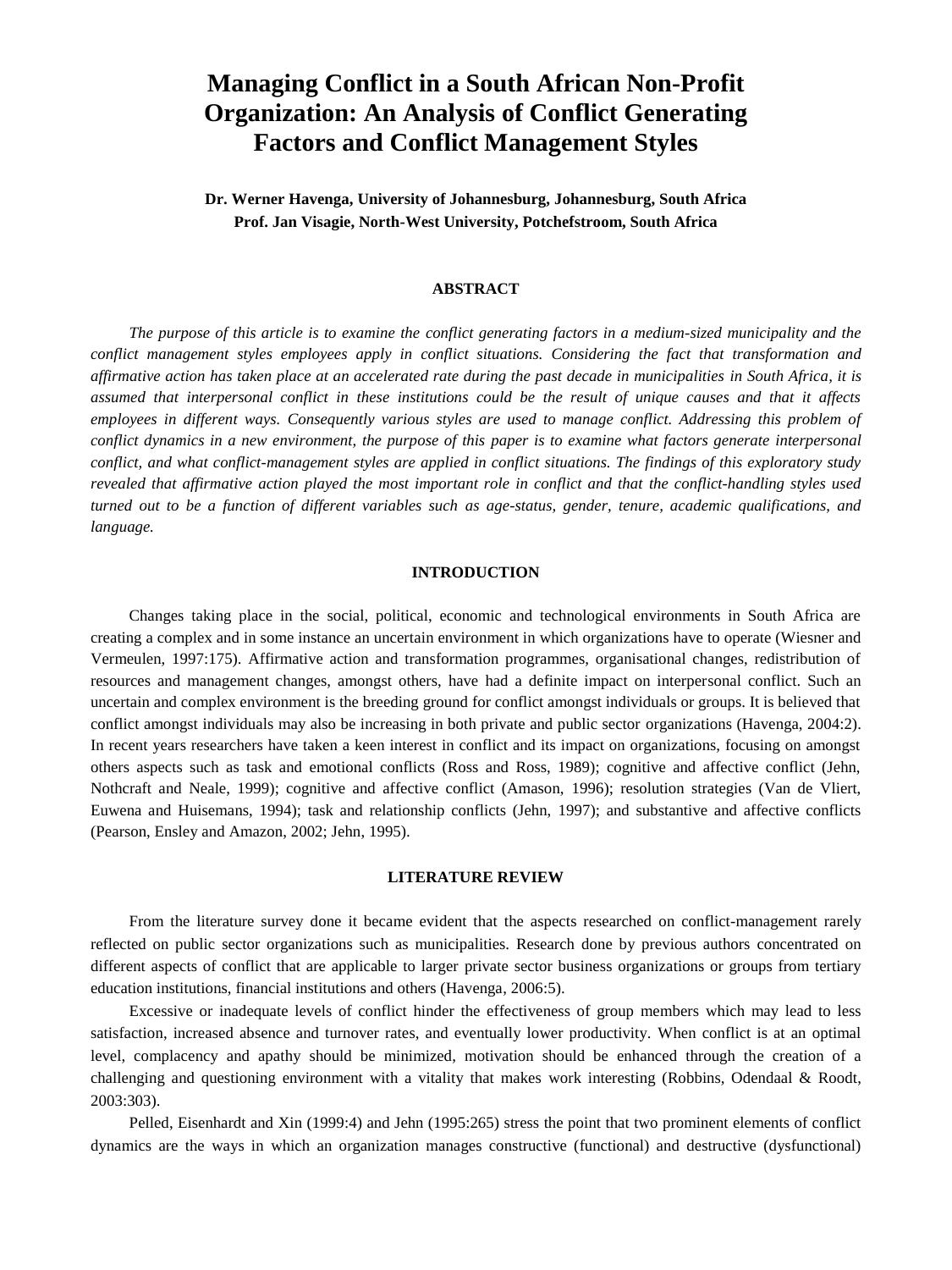conflict. Identification of these elements can contribute to the eventual success of an organization eliminating negative conflict elements in its strategic planning and more specifically its human resources management (Havenga, 2005:123). However conflict management strategies involve recognition of types of conflict which may have negative affects and those that may have positive effects on individual and group performance. This can be achieved by minimizing affective conflicts at various levels; attain and maintain a moderate amount of substantive conflict; select and use appropriate conflict management strategies (Rahim, 2002:215).

One should be aware of conflict at various levels of an organization and especially of conflict management styles applied to interpersonal conflict (Rahim, 1986:30). Examining the amount of conflict in relation to the style followed in handling conflict is the maximization of organizational effectiveness (Weider-Hatfield, 1995:690). It has also be noted by Kim, Wang, Kondo and Kim (2007:25) that people use different conflict management styles depending on the level of authority of the party in the conflict. Specifically superiors are more likely to force their interests and employees are more likely to compromise with their peers, whereas subordinates prefer to yield their interests.

Prominent studies on conflict handling styles clearly distinguish between conflict resolution on the one hand and handling or managing conflict on the other hand (Rahim, 1992; 2002; Thomas and Killman, 1974; 1976). Rahim and Bonoma (1979:1323-1344) differentiated the conflict handling styles on two basic dimensions: concern for self and concern for others. This correlates with the classification of Thomas and Killman (1974; 1976). A combination of the two dimensions result in five specific styles of managing interpersonal conflict (Rahim, 1983:372).

# **Integrating**

This style focuses on problem solving in a collaborative fashion. Individuals using this style face conflict directly and try to find new and creative solutions to the problems by focusing on their own needs as well as that of others.

# **Obliging**

This style involves low concern for self and high concern for the other party. To find a integrative solution when both sets of concerns are too important to be compromised; when your objectives is to learn; to merge insights from people with different perspectives. Other people"s needs are put before one"s own interests. It is also referred to as accommodation, non-conformation, yielding or a lose-win style.

# **Avoiding**

This style involves a low concern for self as well as the other party and can also be seen as inactive, withdrawal or the ignoring style. It is indirect and unco-operative. Low extraversion or high introversion may be related to choosing an avoiding style (Antonioni, 1998:341).

# **Dominating**

This style, which involves high concern for self and low concern for the opposing party is also called the win-lose control, competing or zero-sum style. The dominating style relies on the use of position, power, aggression, verbal dominance and perseverance. It is direct and unco-operative.

# **Compromising**

According to Robbins (1996) (see Figure 1) it involves moderate concern for the self as well as for the other party. It involves give and take or sharing. Compromising individual gives up more than a dominating person, but less than an obliging individual. Moderately direct and cooperative. Compromise could be used when goals are important, but not worth the effort of potential disruption of more assertive approaches; when opponents with equal power are committed to mutually exclusive goals; to achieve temporary settlements to complex issues.

The identification of the sources of conflict is a key element in determining the strategies by which it should be resolved. Sources of conflict can also be equated with terminology or concepts such as "causes", "prerequisites" or "conditions".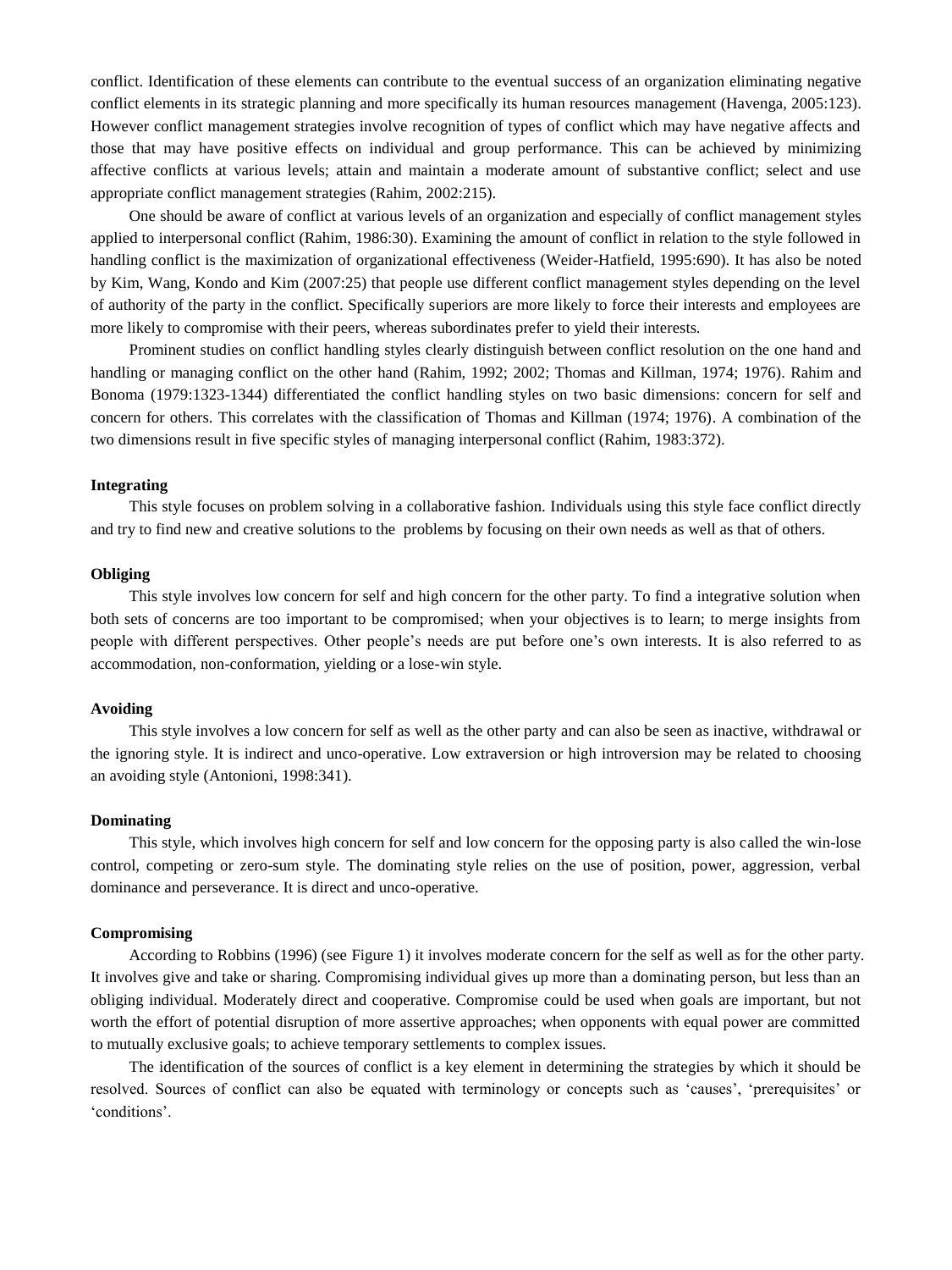Organization-conflict can be resolved if the causes thereof can be identified and solutions be found that please all the parties involved. The management or handling of the origin (causes) is the only effective way to ensure that conflict will not develop again or guided in such a way that is beneficial to both the disputants and the organization. Nelson (2001:424) clearly states that conflict is pervasive in an organization. To manage it effectively managers should understand the many sources of conflict.

Mayer (2000:8-16) sees conflict as having many roots and that there are many theories trying to explain these origins. Conflict, however, is seen arising from basic human instincts, from the competition for resources and power, from the structure of the societies and institutions that people create, and from the inevitable struggle between classes.

It is felt by Mayer (2000:8) that if one can develop a useable framework for understanding the causes of conflict a map of conflict can be created that can guide one through the conflict process. When one understands the different forces that motivate conflict behaviour one is better to create a more nuanced and selective approach to handling conflict.

| Situation | Level of Conflict | Type of conflict | Unit's internal<br>characteristics                                       | Unit performance<br>outcome |
|-----------|-------------------|------------------|--------------------------------------------------------------------------|-----------------------------|
| A         | Low or more       | Dysfunctional    | Apathetic<br>Stagnant<br>No responsive<br>To change lack of<br>new ideas | Low                         |
| B         | Optimal           | Functional       | Viable self-critical<br>Innovative                                       | High                        |
|           | High              | Dysfunctional    | Disruptive Chaotic<br>Uncooperative                                      | Low                         |

(Robbins, 1996:24)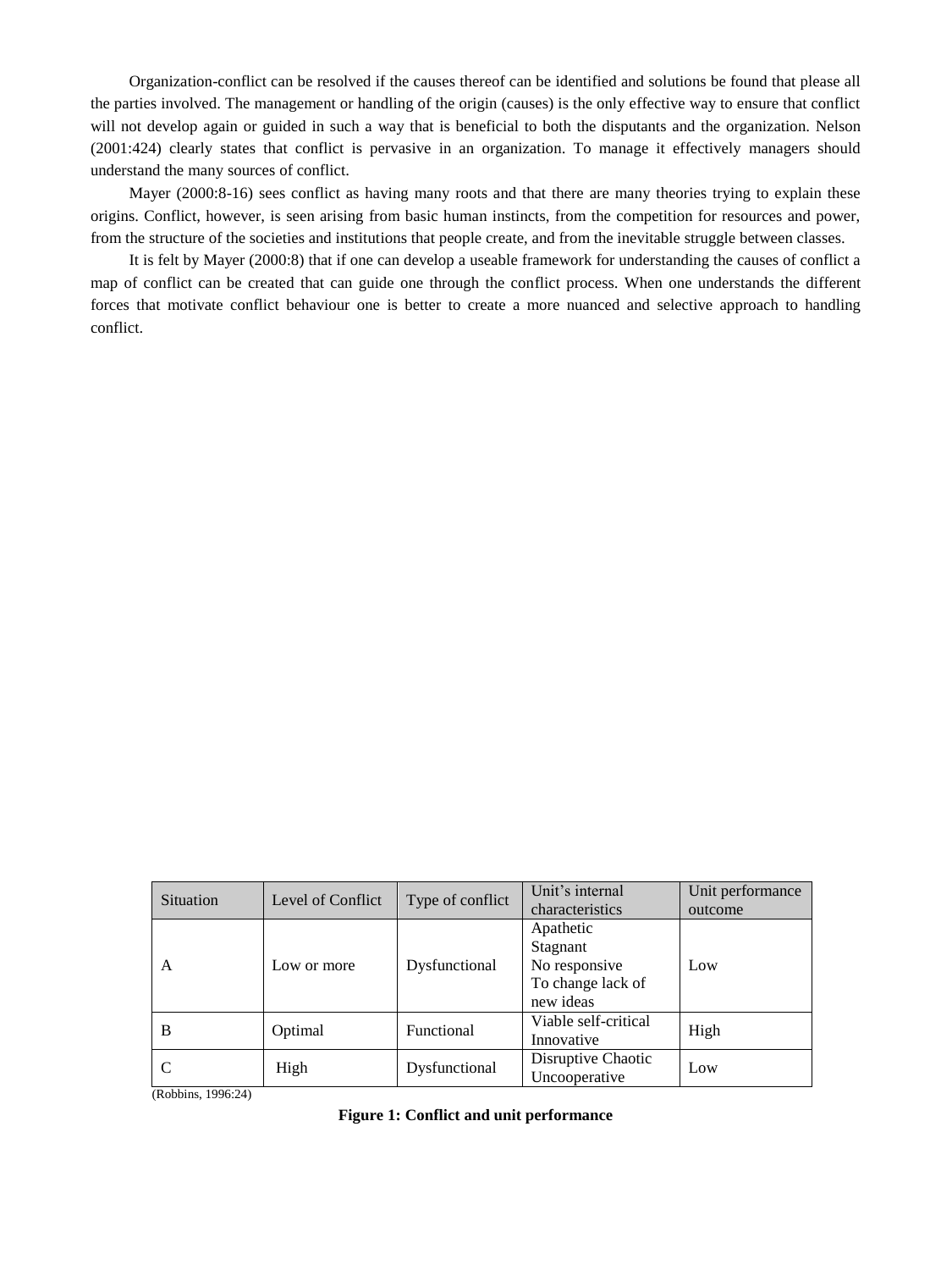Generally the three basic forces or causes of conflict are the communication factors, the structural factors and the personal behaviour factors. Moore (1996) developed what is called the circle of conflict. (see fig. 2.). This wheel of conflict has at its centre of all conflicts, the human needs. These needs, however, do not exist in a vacuum, but are embedded in a constellation of the forces that can generate and define conflict. These other forces or sources can be categorized into: the ways people communicate; emotions; values; the structures within which interactions take place; and history.

(Mayer, 2000:9)

# **Figure 2: The Wheel of Conflict**

At the centre of the wheel of conflict model are the human needs that drive peoples actions, including engagement in conflict. In the literature on conflict, a distinction is often made between interests and needs. The latter is more basic and enduring, whilst interests are viewed as superficial and transitory.

Having knowledge in the different sources of conflict, and the various methods of handling-conflict alone, does not necessarily allow an effective manager/leader to deal with this through the understanding thereof unless this leader/manager clearly understand the stages of conflict through its various levels.

Lacey (2000:18) discusses the levels of conflict and categorizes it into five stages (see fig 3.).

Discomfort

Incident

Misunderstanding

Tension

**Crisis** Crisis

Conflict size increases

**Figure 3: Levels of conflict**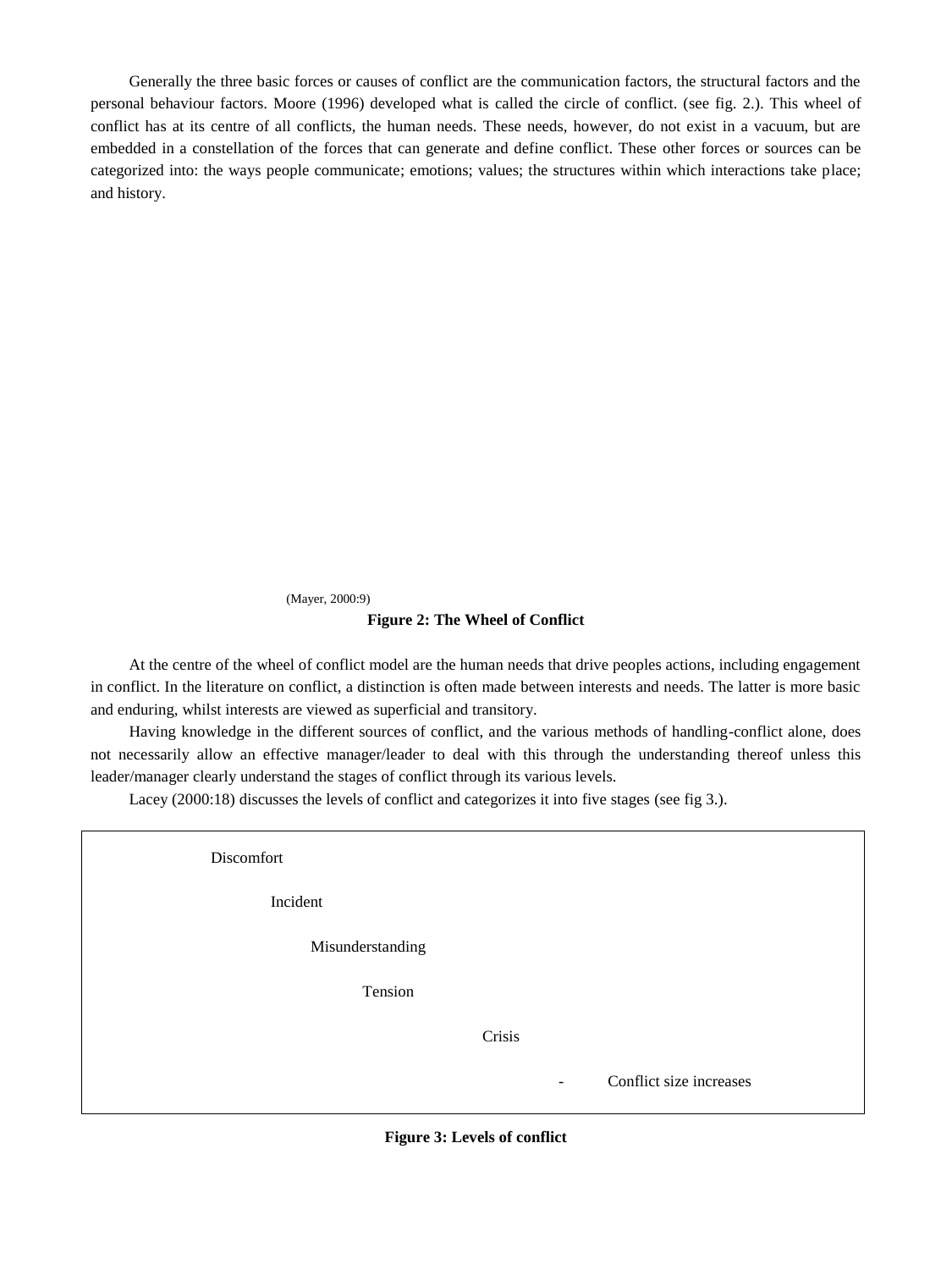The initial stage can be classified as the discomfort stage, which means that a feeling occurs that something is wrong. This may be the result of a small incident. As a result of this incident a misunderstanding occurs which is not clarified or brought out into the open. This eventually results in a stage of tension which inevitable may erupt into a crisis which may be dysfunctional. Although it is not discussed in any depth by Lacey it should be noted that each stage of development, emotions become stronger and intervention more difficult. The end result may be that conflict may spiral out of control. Each of these stages already necessitates a specific form of handling or management.

Adapted from: Lacey (2000:18-19)

# **PROBLEM STATEMENT AND OBJECTIVES**

It is accepted that the identification of the causes of conflict as well as the styles of handling conflict by local authorities, could be instrumental in improving the management of conflict and the establishment of effective practices in this regard (Havenga, 2005:4). Cognisance should also be taken of the role elements such as communication, emotions, cultural and supremacy aspirations. It can be contended that by doing so it may open opportunities for using generic conflict management strategies in the municipal work environment. It should be considered that the amount, intensity and positive or negative impact of the conflict at present and in future is a function of the way in which conflict is dealt with by the individual. Furthermore, considering the affirmative action and transformation programmes as well as organizational changes, scarce resources, management changes and behavioural processes within municipalities, it is believed that conflict potential may be increasing within this sector of the South African public delivery system.

No studies were found in which the sources of conflict and the conflict managing styles applied by employees in municipalities in South Africa were identified. This study addresses the research question: Assuming that conflict does exist in a municipality, what causes interpersonal conflict and what conflict management styles do employees use when experiencing interpersonal conflict.

In order to answer this question the objective of this study is to determine empirically the factors (sources) that generate conflict and what management styles are used when conflict is addressed in a local authority.

# **RESEARCH METHODOLOGY**

#### **Measuring Instrument**

Numerous conflict measuring instruments such as Blake and Mouton"s (1964) two dimensional grid; Hall"s (1969) CMS model; Thomas and Killmann"s (1974) Conflict MODE; Dutch Test for Conflict Handling (Euwema and Van de Vliert, 1990) and the Rahim Organizational Conflict Inventory - ROC II (Rahim, 1983) have been developed. Because the ROC instrument has a higher consistency coefficient (Ben, Yoav and Banai, 1992:240) and also has a better fit with data than two, three or four conflict management style orientations it was decided to use this instrument.

This measuring instrument used in the study is a conflict-evaluating questionnaire. The ROC-II measures how organizational members deal with their interpersonal conflict with superiors, sub-ordinates and peers. Five styles of managing conflict are measured with two items. This is done on a 5-point Likert scale. The lower the recorded mean, the more acceptable the respondents were to the specific handling-style. The five styles already discussed above are: integrating, obliging, dominating, avoiding and compromising (Rahim, 2002:212)

The questionnaire developed from the ROC-II instrument covers four sections: biographical data; factor generating sources of conflict; conflict-handling styles used by sub-ordinates towards superiors; and conflictmanagement styles among employees on a horizontal level (conflict with peers). The latter two sections are standardized.

# **Sample**

The research group consisted of a stratified random sample of employees from the operational level (job level 13) up to the top level management (job level 1). The local authority from which the sample was taken is classified as a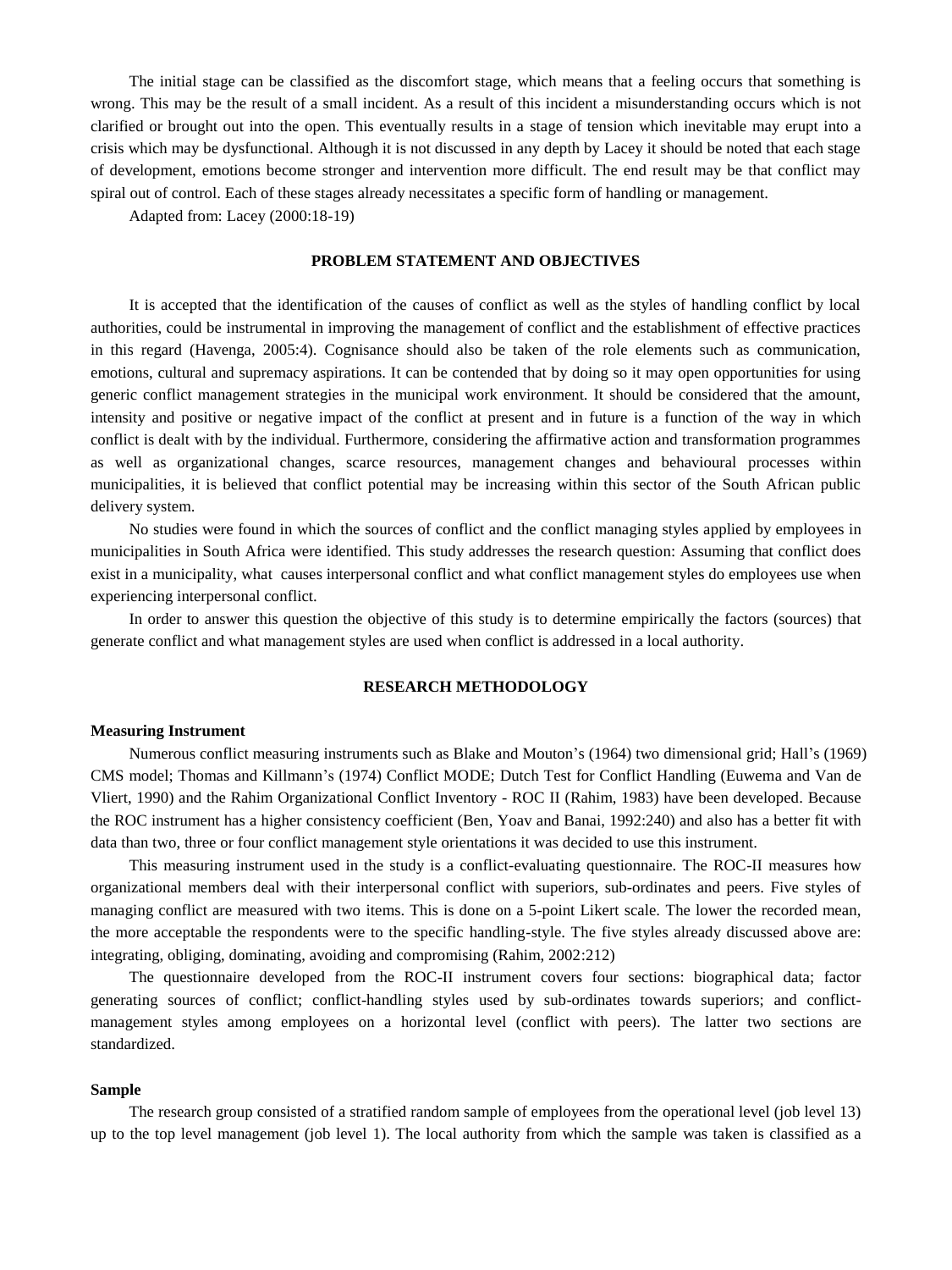category B municipality with a Municipal Demarcation Board Code NW 203. The sample represents the total population of the different directorates and race groups, with different educational qualifications and years of service.

Of the total population (refer to specified job levels) of 386 employees, 193 were randomly selected. This number represents 50% of the population with a percentage fault of less than 5%. A total of 143 questionnaires were sent back of which 139 were useable. This represents 72% of the sample which is adequate for the use of multivariate statistical techniques (Hair, Anderson and Tathama, 1995: 103-105).

# **Biographical Data**

Males made up 74, 6% of the sample. Afrikaans speaking employees were 56,1%, English 24, 5% and 19, 4% African languages. Age categories revealed that 34, 5% were younger that 35 years, 33, 4% between 36-45 years and the balance (33, 1%) older than 45years. Fifty percent of the employees had less than 10 years tenure with the municipality. Highest qualifications recorded were diplomas, certificates and degrees (43, 9%).

# **Data Analysis**

The Statistical Package for Social Sciences (SPSS-program) was used to carry out the statistical analysis. Descriptive statistics were used to analyse the data.

The reliability of the questionnaire was determined by means of the Cronbach Alpha coefficient. Clark and Watson (1995:315) use 0,70 as a directive, whilst Bartholomew, Antonia and Marcia (2000:298) argue that between 0,80 and 0,60 is acceptable.

The overall average of the Cronbach-Alpha in this study is 0,76 which clearly falls within the range of directives. The compromising variable in both the case of superior and peer has a relative low-coefficient of 0,58 and 0,66. However it can still be considered as on the edge acceptable level of reliability (Clark and Watson, 1995) To ensure the highest possible measure of content validity, the questionnaire was referred to experts, peers and superiors for validation.

# **RESULTS**

# **Causes of Conflict**

Taking into account what could be gathered from theory and literature; ten key conflict generating factors were identified for this empirical survey. The ten causes of conflict evaluated were: affirmative action (B-1); cultural differences (B-2); racial differences (B-3); implementation of new management techniques (B-4); lack of physical resources (B-5); lack of effective personnel (B-6); rationalization/dismissal of workers (B-7); implementation of new technology (B-8); extent and content of work (B-9); and misuse of power B-10.

|                 |     |      |        | -----           | ------          |                              |                                            |
|-----------------|-----|------|--------|-----------------|-----------------|------------------------------|--------------------------------------------|
| <b>Variable</b> | N   | Mean | Median | <b>Skewness</b> | <b>Kurtosis</b> | No to small extent<br>$(\%)$ | <b>Moderate to</b><br>large extent $(\% )$ |
| $B-1$           | 132 | 2,98 | 3,00   | $-0.642$        | $-0,857$        | 30,3                         | 69,7                                       |
| $B-2$           | 133 | 2,68 | 3,00   | $-0.179$        | $-1,168$        | 43,6                         | 56,6                                       |
| $B-3$           | 132 | 2,64 | 2,50   | $-0,001$        | $-1,232$        | 50,0                         | 50,0                                       |
| $B-4$           | 131 | 2.72 | 3,00   | $-0.304$        | $-0,304$        | 38,1                         | 61,9                                       |
| $B-5$           | 134 | 3,28 | 4,00   | $-1,186$        | $-1,186$        | 18,7                         | 81,3                                       |
| $B-6$           | 137 | 3,36 | 4,00   | $-1,333$        | $-1,333$        | 16,1                         | 83,9                                       |
| $B-7$           | 133 | 2,26 | 2,00   | $-0,324$        | $-0,324$        | 59,4                         | 40,6                                       |
| $B-8$           | 135 | 2,37 | 2,00   | $-0.223$        | $-0,233$        | 58,8                         | 41,4                                       |
| $B-9$           | 135 | 2,56 | 3,00   | $-0,130$        | $-0,130$        | 45,1                         | 54,8                                       |
| $B-10$          | 136 | 2.72 | 3,00   | $-0,301$        | $-0,301$        | 40,4                         | 59,5                                       |

**Table 1: Descriptive statistics regarding causes of conflict in a local authority**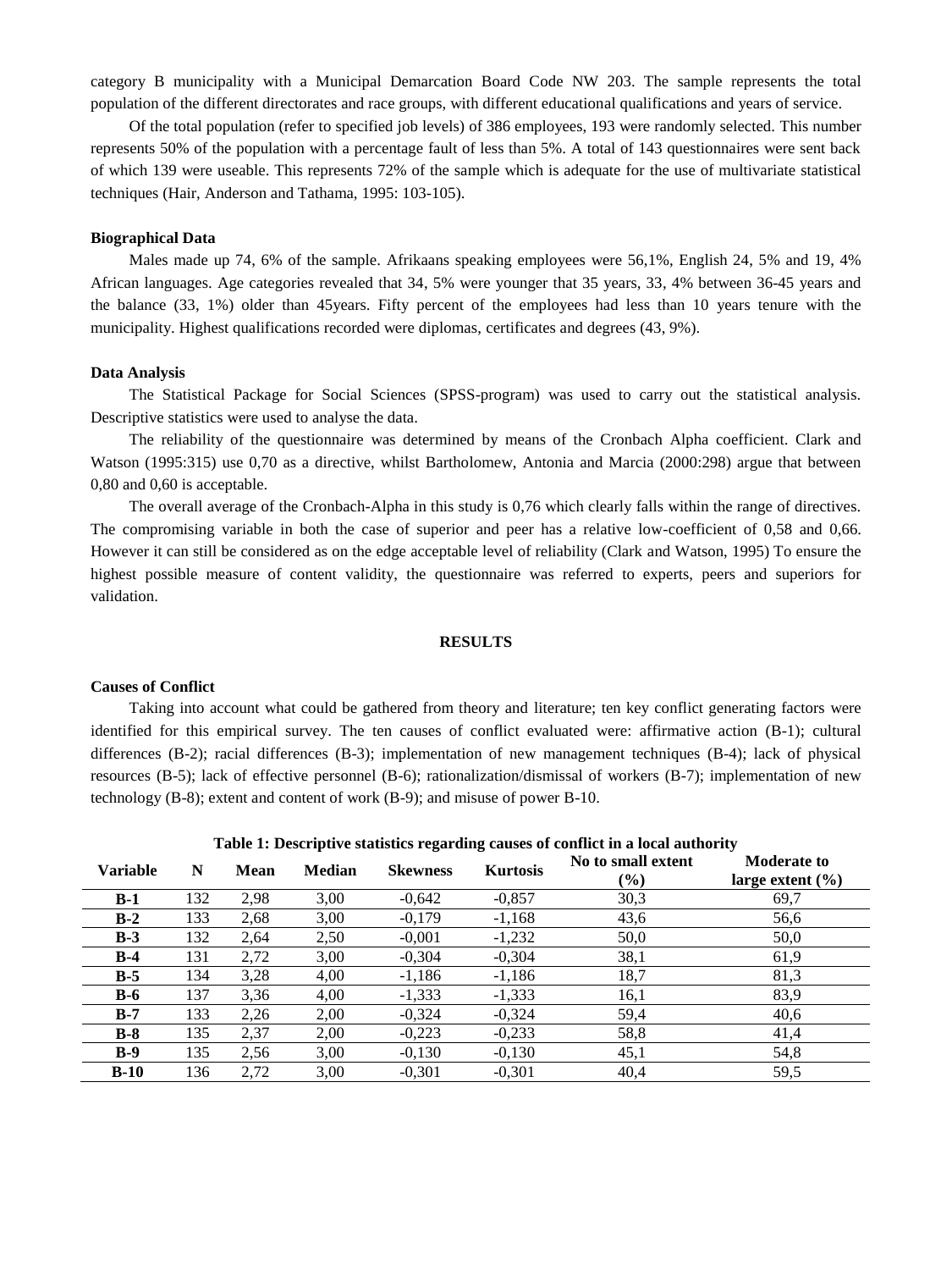Analysis of the results for determining the extent to which given factors contribute to conflict in any municipality reveals in Table 1 that normalilty exists with regard to the skewness and kurtosis. The values are all acceptable within the 3 to -3 range for skewness and 7 to -7 range for the kurtosis.

It was determined that affirmative action (B-1), lack of physical resources (B-5), lack of effective personnel (B-6) and new management techniques (B-4) were considered to be to the largest extent factors causing conflict between employees. Misuse of power (B-10) also contributed considerably to conflict with a fifth place rank.

# **Conflict Management Styles Towards Superiors**

In this part of the study it was determined which different conflict management styles were predominately used among respondents and their superiors in relation to the background variables. In order to achieve this objective it had to be determined whether a significant statistical difference was present regarding each variable by means of independent sample tests and ANOVA, i.e. whether  $P$  (sig)  $< 0.5$  which would confirm the presence of a significant statistical difference (Howell, 1995).

By comparing the different conflict handling styles against the different variables the following analysis of results can be made (tables 2 and 3). Regarding *gender* a statistical difference (p=0,005) within the variable *avoiding* were recorded. By looking at the group statistics of recordings it reveals that after the *avoiding* conflict-handling style was indicated as the only style where a statistical difference was found, it can be stated that the female employees  $(M=2,3578)$  tended to apply this style more when in conflict with their superiors than the male employees  $(M=2,883)$ .

Regarding the background variable *age*, a meaningful significant statistical difference was found  $(p=0,049)$  within the conflict handling style *compromising*. Respondents younger than 35 years had an average mean of 2,4402 in comparison with respondents 36-45 years who had a mean of 2,2557 and those above 45 years with a mean of 2,0698.

| Table 2: P-values regarding different background variables |          |        |       |                      |          |                      |
|------------------------------------------------------------|----------|--------|-------|----------------------|----------|----------------------|
| <b>Variables/CHS</b>                                       |          | Gender | Age   | <b>Oualification</b> | Language | <b>Service years</b> |
| <b>Integrating</b>                                         | Superior | 0,783  | 0,276 | 0.783                | 0.683    | 0.631                |
|                                                            | Peer     | 0,832  | 0.570 | 0.399                | 0.495    | 0.028                |
| <b>Avoiding</b>                                            | Superior | 0.005  | 0.948 | 0,120                | 0.420    | 0.303                |
|                                                            | Peer     | 0,068  | 0,996 | 0,046                | 0.978    | 0.250                |
| <b>Dominating</b>                                          | Superior | 0.780  | 0.340 | 0.246                | 0.005    | 0.918                |
|                                                            | Peer     | 0,638  | 0.424 | 0,306                | 0.317    | 0.943                |
| <b>Obliging</b>                                            | Superior | 0.567  | 0,175 | 0.004                | 0.000    | 0,408                |
|                                                            | Peer     | 0.420  | 0.046 | 0,040                | 0,003    | 0,070                |
| <b>Compromise Superior</b>                                 |          | 0.806  | 0.049 | 0.598                | 0.570    | 0.048                |
|                                                            | Peer     | 0.886  | 0,740 | 0.806                | 0,113    | 0,069                |

**Table 2: P-values regarding different background variables**

• CHS= conflict-handling style

 $\bullet$  S = respondent/ superior

 $\bullet$  P= respondent/ peer

#### **Table 3: Descriptive statistical mean on CHS according to different background variables CHS :**

| vw.             | <b>Integrating</b> | <b>Avoiding</b> | Dominating            | Obliging   | Comprom.   |
|-----------------|--------------------|-----------------|-----------------------|------------|------------|
| Variable:       |                    |                 |                       |            |            |
| AGE             |                    |                 |                       |            |            |
| $-35$           |                    |                 |                       | 2,8007*    | $2,4402^0$ |
| 36-45           |                    |                 |                       | 2,5706*    | $2,2557^0$ |
| $+46$           |                    |                 |                       | 2,5155*    | $2,0698^0$ |
| <b>GENDER</b>   |                    |                 |                       |            |            |
| Male            |                    | $2,883^0$       |                       |            |            |
| Female          |                    | $2,358^0$       |                       |            |            |
| <b>LANGUAGE</b> |                    |                 |                       |            |            |
| Afrikaans       |                    |                 |                       | $2,7542^0$ |            |
|                 |                    |                 | $3,4560$ <sup>0</sup> | 2,8879*    |            |
|                 |                    |                 |                       | $2,1491^0$ |            |
| Other           |                    |                 | $3,0772$ <sup>0</sup> | 2,4865*    |            |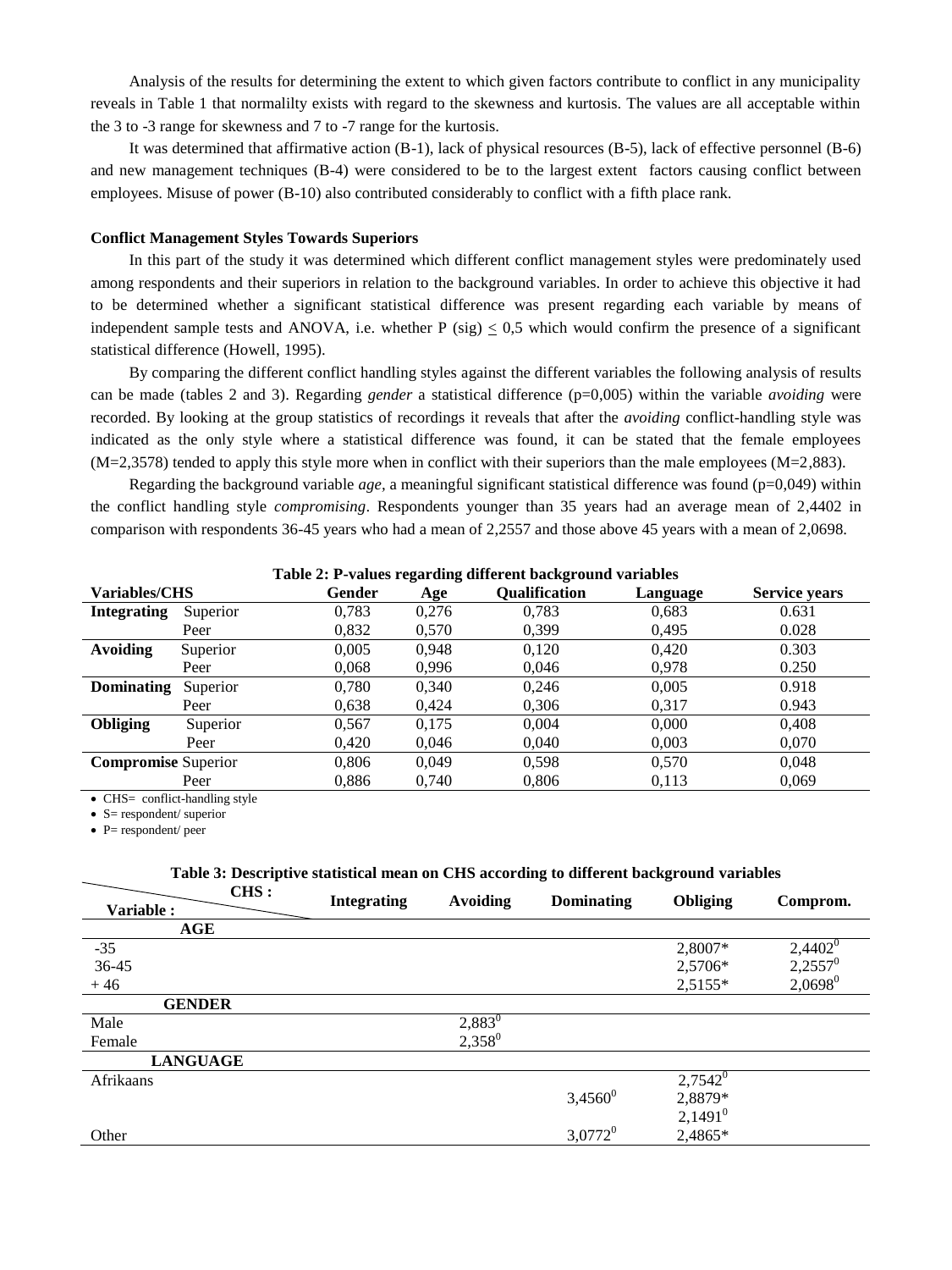| <b>YEARS SERVICE</b>  |         |         |            |            |
|-----------------------|---------|---------|------------|------------|
| $1 - 4$               | 2,1429* |         |            | $2,4737^0$ |
| $5-10$                | 1,7690* |         |            | $2,3085^0$ |
| $10 +$                | 1,7824* |         |            | $2,1791^0$ |
| <b>QUALIFICATION</b>  |         |         |            |            |
| $-$ Gr 12             |         | 2,7230* | $2.5586^0$ |            |
| Diploma / Certificate |         | 2,8289* |            |            |
| $Degree +$            |         | 3,2857* | $2.6532^0$ |            |
|                       |         |         | $3.0476^0$ |            |

 $\bullet$  CHS = conflict-handling style

 $\bullet$   $\circ$  = respondent/superior

 $\bullet$  \* = respondent/ peer

The highest qualification as a background variable in a municipality indicated a  $p=0.004$  thus verifying that *obliging* is the only conflict management style where a difference in the frequency with which this style is used to manage conflict, can be found. A grade qualification equal to or less than grade 12 had an M=2,2018. Respondents in possession of a certificate/ diploma recorded a M=2,6272 and a university degree or higher M=2,7937.

Comparing the different conflict handling styles against the background variable home-language presented the following results. P=0,005 within the variable *dominating* verified it as a conflict-handling style with a significant difference in the degree to which the style was used. This indicated that Afrikaans speaking respondents tended to be less (M=3.4560) dominating than English (Other) speaking respondents with M=3.0772. Secondly a difference was also found within the variable *obliging* (p=0,000). Respondents who recorded Afrikaans as their home language were less dominant in conflict situations with their superiors than those who recorded another language (English, African) as their home language (M=3,4560 and M=3,0772 respectively).

With regard to years in service (tenure) a significant statistical difference was recorded for the compromising style (p=0,048). Service years 1-4 and 5-10 had means of 2,4737 and 2,3085 which indicated less *compromising* than the employees with more than 10 years service with the municipality.

# **Conflict Management Styles and Peer Relations**

Having established which conflict-handling styles were used by the respondents when engaging in conflict towards their superiors it was also deemed necessary to determine which styles were used in respondent to peer conflict situations.

The background variable *gender* had no p-value that was smaller or equal to 0.05 meaning that no significant statistical difference could be found in any of the variables. Both male and female employees used all the conflict handling styles on an equal basis.

Exploring the variable *age groups* a statistical difference (p=0,046) was found with *obliging*. Respondents younger than 35 years had a M=2,8007, 36-45 years M=2,5706 and older than 45 years M=2,5155. This indicates that the older a person was, the more he/she used the obliging style in managing conflict situations.

In the category *highest qualification* two significant statistical differences were found. The first was p=0,046 within the *avoiding* style. The second difference p=0.040 was recorded for the *obliging* style. The two conflict handling styles, when compared to the highest qualification background variable, revealed a difference with which it was used by respondents towards peers. Highest qualification grouping were M=2,7230, M= 2,652 and M=3,2857 for *avoiding* and M=2.5586, M=2,652 and M=3,0476 for *obliging* respectively. The more qualified a respondent was, the less avoiding and obliging they would be.

With regard to *home language* a significant statistical difference of p=0.003 was found for *obliging*. Consulting the descriptive statistics, it was determined that Afrikaans speaking respondents had a  $M=2,4865$  and the other groups (English- African) M= 2,8879. The former therefore tend to be more obliging.

By comparing the different conflict handling styles against the background variable *years in service* (tenure) a significant statistical difference of p=0.028 was found regarding the *integrating* style. This verifies that it is the only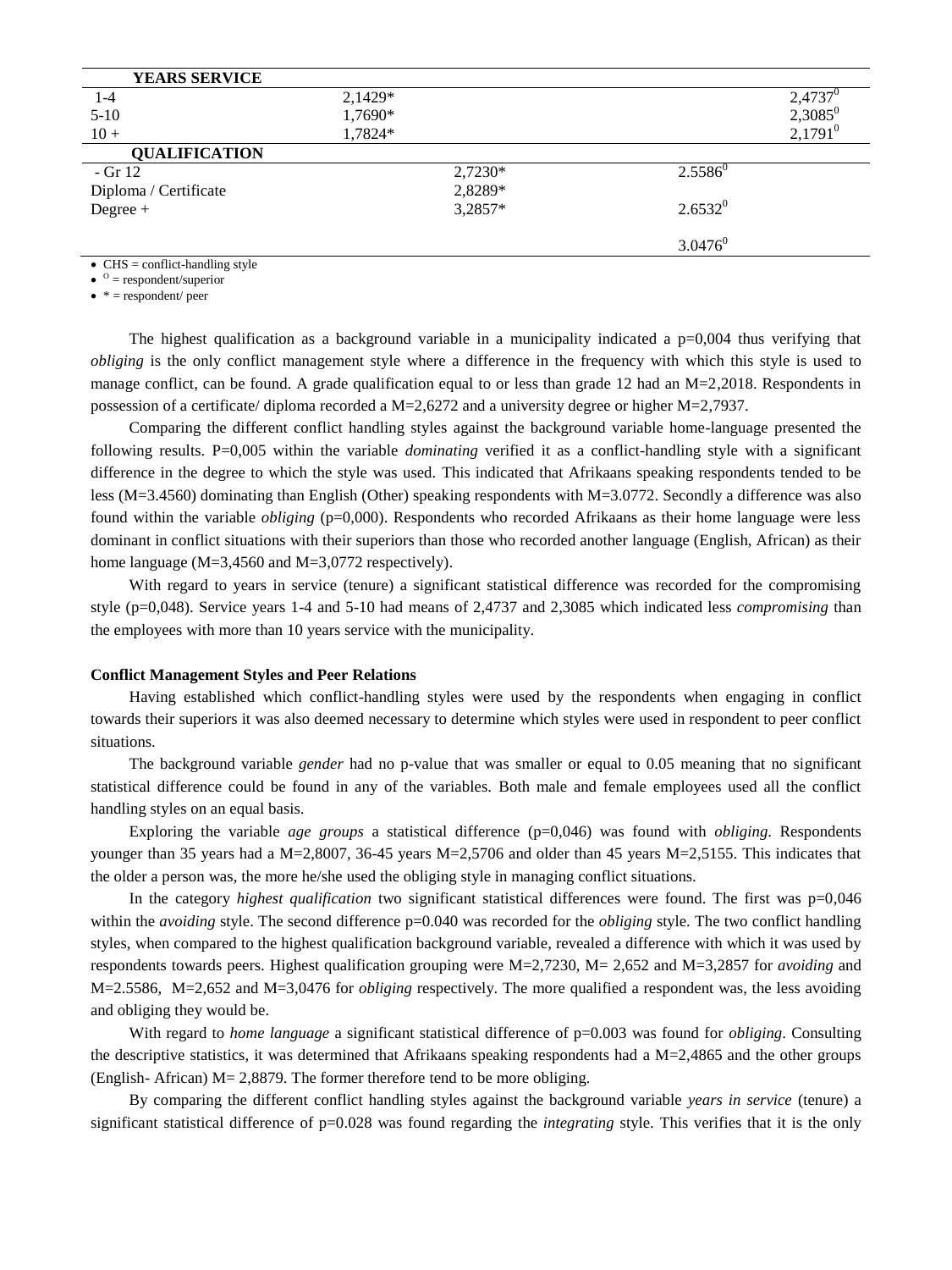conflict handling style in which a difference in the frequency with which it is used, can be found. Respondents in service for 1-4years had a M=2,149, 5-10 years M=1,790 and 11+ years, M= 1,7824, respectively.

#### **DISCUSSION**

Comparing the difference in conflict handling styles as analyzed between respondents and superiors and peers within the municipality it can be deduced from figure 4., that all styles had a variation in the frequency with which each one is used compared to the different sections.

The style that differed the most after comparing the different sections within the local authority, was the obliging managing style. By consulting the descriptive statistics it can be reported that the obliging handling style was used to a significantly greater extent in a conflict situation between the respondent and his superior  $(M=2,41358)$  than was the situation with regard to managing conflict between the respondent and his/her peers (M=2,6628). The style that was recorded as being used to the greatest extent in both groups was the integrating style which had a M=1,8936 (respondent - superior) and M=1,82599 (respondent - peer). The style that was recorded as being used the least with either a superior or a peer was the dominating style (M=2,2934; M=3,2533).

What has become evident from the study is that female employees, tend to use the avoiding style more with their superiors than men. The older more mature employees who had been in a conflict situation with their superiors, used compromising as a tool for managing conflict to a much greater extent than those of a younger age. Using this style involves give–and-take whereby both parties give up something to make a mutually acceptable decision (Rahim, 2002:219).

| Factor           |                  | <b>M-value</b> |
|------------------|------------------|----------------|
| Integrating      | S                | 1.9487         |
|                  | P                | 1.8259         |
| Dominating       | S                | 3.2924         |
|                  | P                | 3.2533         |
| Obligating       | S                | 2.4135         |
|                  | $\boldsymbol{P}$ | 2.6628         |
| Avoiding         | S                | 2.7530         |
|                  | P                | 2.8908         |
| Compromising $S$ |                  | 2.2574         |
|                  |                  | 2.2178         |

#### **Figure 4: Variation frequency in usage of CHS- respondent / superior and respondent / peer.**

Qualifications also seem to have an effect on the choice of conflict-handling styles. The higher the respondents were qualified in terms of education and intellectually more advanced, the less they were obliging towards their superiors. In conflict situation with peers, employees with higher qualifications were more aggressive and self-confident. Lower qualified employees made more use of the avoiding, and obliging conflict handling styles.

It appeared that there was some form of correlation between the variables *years of service* and *age*. Employees with longer years of employment in the municipality, and being older, were more compromising and obliging with their superiors. Compromising has an intermediate concern for self and others, with respondents endeavoring to find a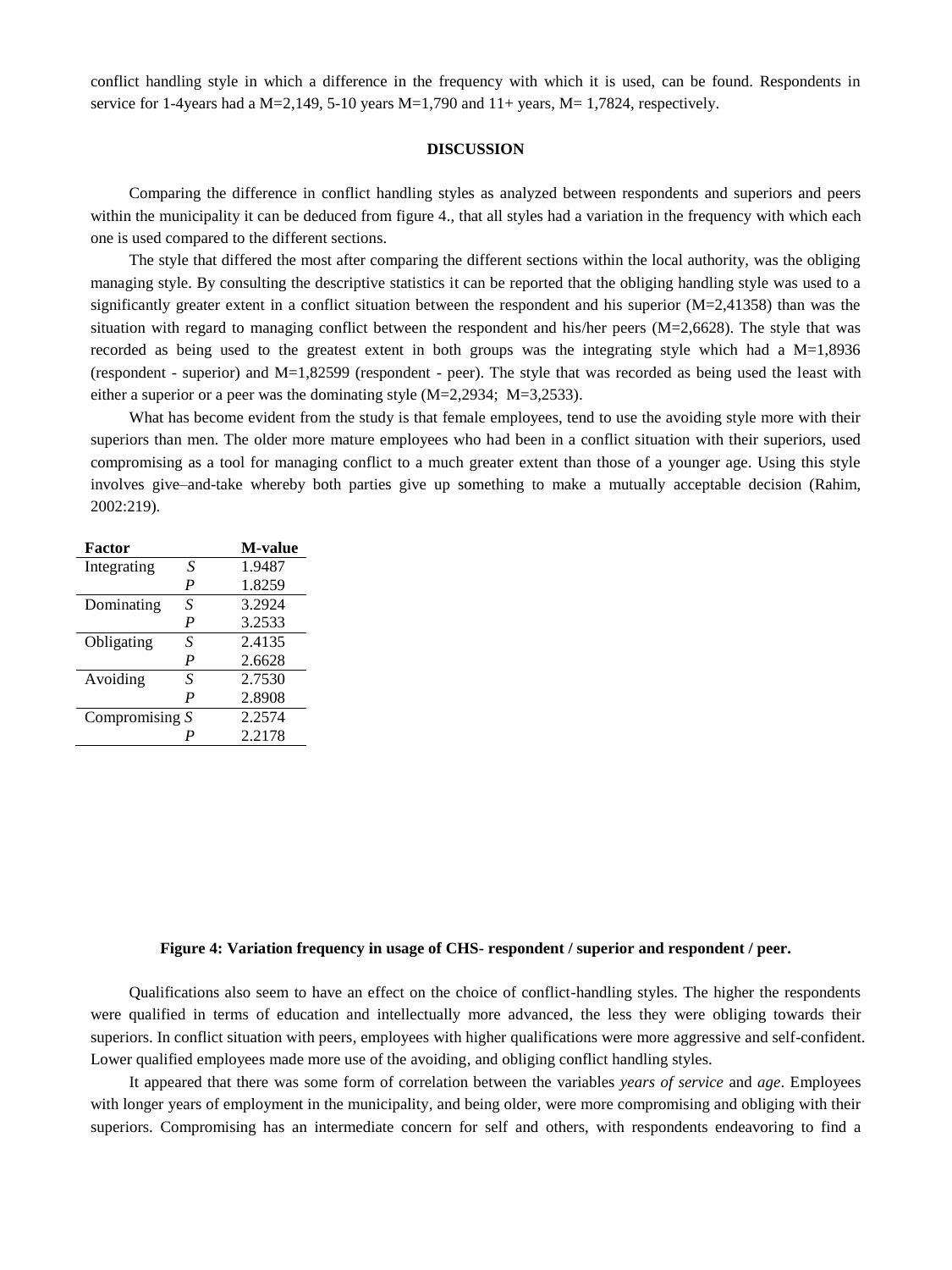middle ground in a conflict situation between themselves as subordinates and their superiors (Rahim, 2002:219). Older employees were also more obliging towards peers in case of conflict. Another study (Havenga, 2005:260) revealed the opposite regarding age and conflict-handling style in cases in a profit-based organization. Here older employees were more dominating toward peers in conflict situations and more obliging as subordinates toward superiors.

The dominating style played a lesser role in the local authority (non-profit organization) on both peer and superior levels. It should be remembered that *dominating*, also referred to as *competitive* and *forcing* (Euwema, Van de Vliert and Bakker, 2003:124), is considered to be the least effective style. This style stimulates and escalates conflict, hinders conflict resolution, increases frustration and may result in more aggression and increase future conflict (Meyer, 2004:185). Van de Vliert, Euwema and Huisemans (2003:125) believe that the *dominating* style is also less effective when used by supervisors (superiors) with their subordinates.

From the statistical analysis it was also clear that employees whose home-language was Afrikaans tended to be more obliging when trying to resolve conflict situations with superiors and peers than the other language groups. The most probable clarification for this may be a more conservative environment in which they grew up and where the patriarchal system at home tended to make them more compromising and obliging.

Considering the question of causes of conflict and its effect on the employees, it was shown that affirmative action played the most important role in stimulating conflict. Cultural differences were also highly ranked. However, racial differences which were anticipated to be a prime suspect for conflict turned out to have a relative small influence. The municipality has already implemented the affirmative action and transformation programmes to a large extent. This may have given rise to "lack of physical resources" and "effective (qualified) personnel" being highly ranked as conflict generators.

Managing of interpersonal conflict calls for the identification of the conflict-handling styles used by employees, the sources of such conflict and the effect that it has on employees. This again necessitates specific types of conflictmanagement strategies, which in turn is a shared priority (Kreitner and Kinicki, 2001:43). When conflict arises, it has to be identified immediately and addressed accordingly in order to prevent it negatively influencing efficient and productive functioning within the municipality. The conflict generating factors should be terminated and conflict managed in such a way that all individuals or groups involved will be satisfied and the organization will not be affected negatively (Bergh, 2007:224).

Methods or procedures of conflict management in practice, as perceived by Alper (2001:633-637), Anstey (1999:51-52), Pons (20011-12) and Nell (2000:158), could include: negotiation, training, setting standard procedures, appointing functional specialists, mediation, following policy, arbitration, and reconciliation.

# **CONCLUSION**

This study was exploratory in nature with regard to establishing the sources generating of conflict and the conflict management styles used by employees in a municipality. Limitations to the study were the distribution of race, culture and language groups not being even. Due to the relative complexity of the questionnaire and the ability of all employees to complete it, the survey had to be restricted to job-levels that eliminated the lower ranks of the workforce. Studying the lower-job levels may reveal different perceptions as to causes of conflict and different conflict-handling styles being used by them in interpersonal conflict situations.

Because no studies could be found that was done to evaluate conflict dynamics and specifically conflict-handling styles in municipalities it is believed that this study contributed to the possibility of further research in various aspects of conflict management within public sector organisations. Applying studies in this regard to different cultures and races may also divulge valuable information for management and training purpose of the human resources in the public sector.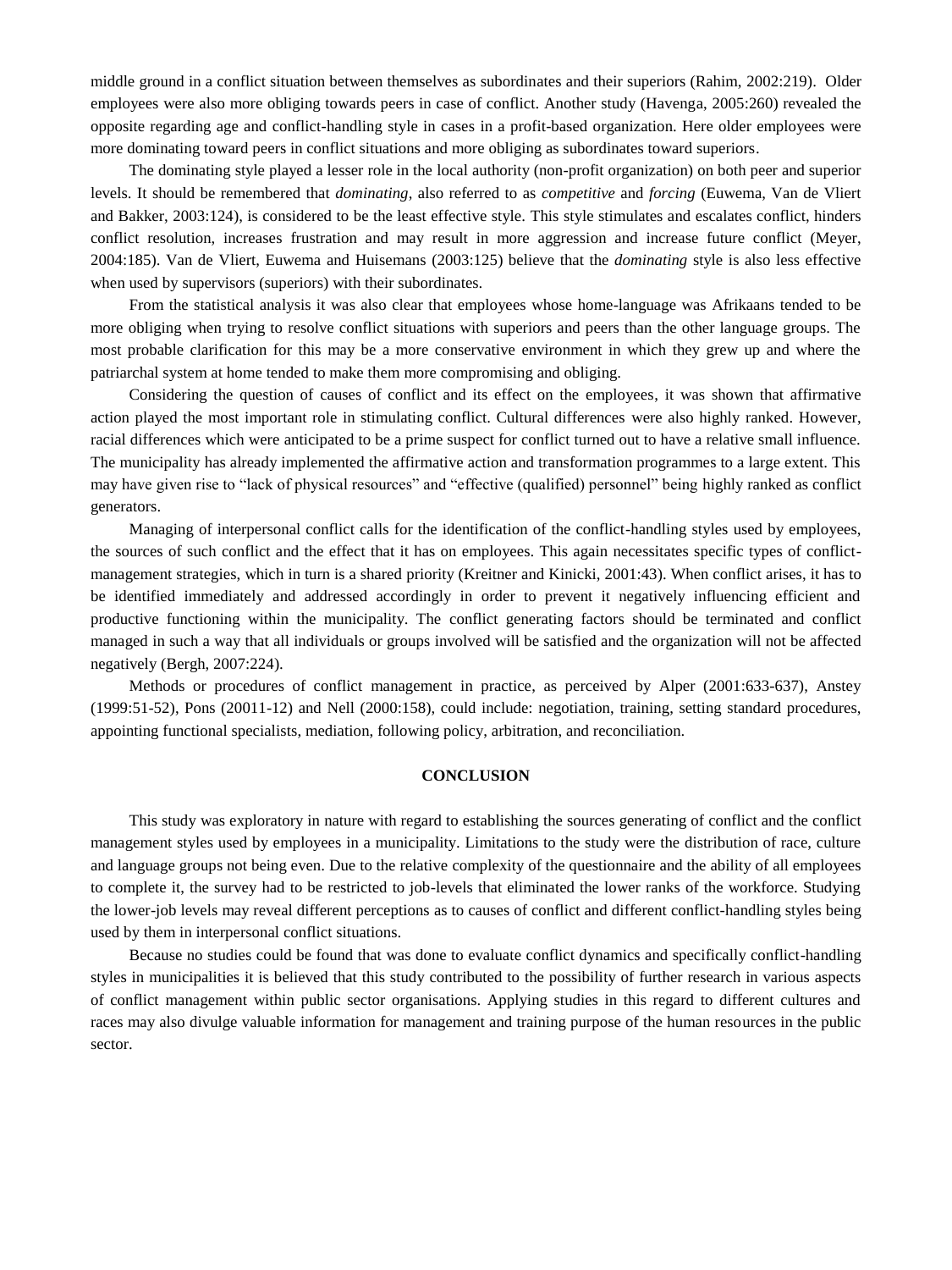#### **REFERENCES**

- Alper, S, Tjosvold, D and Law, K.S. 2001. Conflict management efficiency performance in organisational teams. *Personnel Psychology*. 53 (3).
- Amason, A.C. 1996. Distinguishing the effects of functional and dysfunctional conflict on strategic decision making. *Academy of Management Journal*. 39.
- Anstey, M. 1999. Managing change: Negotiating conflicting. Cape Town: Juta.
- Antonioni, D. 1998. Relationship between the big five personality factors and conflict management styles. *International Journal of Conflict Management.* 9 (4).
- Bartholomew, K., Antonia, J. Z. and Marcia, J. E. 2000. Coded semi-structured interviews in psychological research. In: H.T Resi and Cum Judd Handbook of research methods in social and personality psychology. Cambridge. University Press. p. 286-312.
- Ben Yoav, D and Banai, M. 1992. Measuring conflict management styles: A comparison between MODE and ROC-instruments using self and peer ratings*. International Journal of Conflict Management*, 3.
- Bergh, A. and Theron, A. 2007. Psychology in the work context. Cape Town: Oxford University Press
- Blake, R.R. and Mouton, J.S. 1964. The managerial grid. Houston, Texas: Gulf.
- Brewer, N, Mitchell, P, and Weber, N. 2002. Gender role, organisational status and conflict Management. *The International Journal of Conflict Management*, 13 (1).
- Clark, L. A. and Watson, D. 1995. Construct validity : Basic issues in objective scale development." *Psychological Assessment*. 7.
- Crawley, J. 1995. Constructive Conflict Management. London: Brealy.
- Euwena, M.C Van de Vliert, E. 1990*.* Gedrag en escalatie bij hiërarchisch conflicte. (Behaviour and the escalation in hierarchical conflicts). *Toegepaste Sociale Psychologie.* 4.
- Euwena, M.C., Van de Vliert, E. and Bakker, A. 2003. Substantive and relational affectiveness of organisation conflict management. 14 (2).
- Havenga, W. 2005. A comparative analysis of conflict dynamics within private and public sector organizations. Ph.D Thesis, North-West University, Potchefstroom.
- Havenga, W. 2006. Relationships between gender/ age-status differences and conflict management styles in a small business. Unpublished paper at Rencontres de St. Gall Conference, Switzerland. 2006.
- Hall, J. 1969. Conflict Management Survey, Texas: Teleometrics International.
- Hair, G.F., Anderson, R.E., Tathama, J and Block C.F. 1995. Multivariate data analysis: With readings. Englewood Cliffs, New Jersey: Prentice-Hall.
- Howell, D.C. 1995. Fundamental statistics for behavioural sciences. Wadsworth Publishing Company: Belmont, California.
- Jehn, K.A. 1995. A multimethod examination of the benefits and detriments of intra-group conflict. *Administrative Science Quarterly*, 40.
- Jehn, K.A. 1997. A qualitative analysis of conflict types and dimensions in organisations groups. *Administrative Science Quarterly*, 42.
- Jehn, K.A., Norhtcraft. G. and Neale, M. 1999. Why differences make a difference: A field study of diversity, conflict and performance in work groups. *Administrative Science Quarterly*, 44.
- Kim, T-Y., Wang, C., Kondo, M. & Kim, T-H. 2007. Conflict management styles : The differences among Chinese, Japanese and Koreans. *International Journal of Conflict Management.* 18(1), 23-41
- Kreitner, R and Kinicki, A 2001. Organisational Behaviour. New York: McGraw-Hill.
- Lacey, H. 2000. How to resolve conflict in the workplace Vermont USA: Gower
- Mayer, B. 2000. The dynamics of conflict resolution San Fransisco: Jossey-Bass
- Meyer, S. 2004. Organisational response to conflict: Future conflict and work outcomes. *Social Work Research*. 28 (3).
- Nell, P.H.S. 2000. Regstellende aksie in die plaaslike oorg0ansgsraad van Britz: "n Empiriese ondersoek. Potchefstroom. PU vir CHO. (M.A. Dissertation).
- Nunnally. J.C and Bernstein, I. H. 1994. Psychometric theory. New York: McGraw- Hill.
- Pearson, A.W., Ensley, M..D. and Amason, A.C. 2002. An assessment and refinement of John"s intergroup conflict scale. *Journal of Conflict Management*, 13 (31).
- Pelled, L.H Eisenhardt, K.M Xin K.R 1999. Exploring the black box : An analysis of work group diversity, conflict and performance. *Administrative Science Quarterly,* 44.
- Pons, A. and Patric, D. 2000. Labour Relations Handbook. Cape Town: Juta.
- Rahim, M. A. and Bonoma, T.V. 1979. Managing organisational conflict: A model for diagnosis and intervention. *Psychological Reports* : no. 44.
- Rahim, M.A. 1983. A measure of the styles of handling interpersonal conflict. *Academy of Management Journal*, 26.